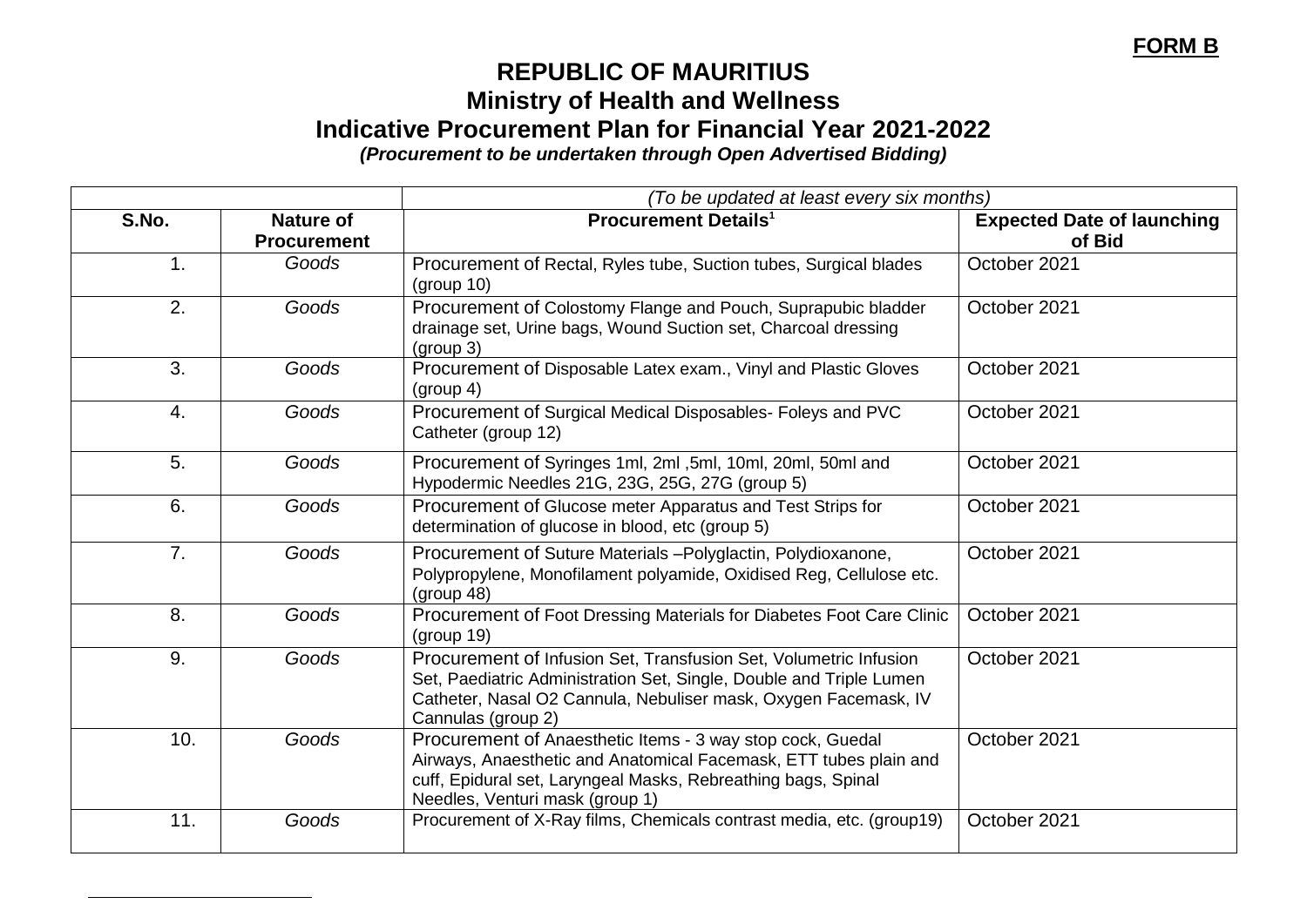|       |                                        | (To be updated at least every six months)                                                                                                                                  |                                             |
|-------|----------------------------------------|----------------------------------------------------------------------------------------------------------------------------------------------------------------------------|---------------------------------------------|
| S.No. | <b>Nature of</b><br><b>Procurement</b> | <b>Procurement Details<sup>1</sup></b>                                                                                                                                     | <b>Expected Date of launching</b><br>of Bid |
| 12.   | Goods                                  | Procurement of Annual requirement for Clinical Products and<br>Theatre Clothing- Facemasks, Gowns, Overshoes, Nurses Caps etc<br>(group 11)                                | November 2021                               |
| 13.   | Goods                                  | Procurement of Medical Gas (group 34)                                                                                                                                      | November 2021                               |
| 14.   | Goods                                  | Procurement of Plastic Flasks and Containers for Pharmacy<br>Department (group 29)                                                                                         | December 2021                               |
| 15.   | Goods                                  | Procurement of Surgical and Dressing Instruments (group 35)                                                                                                                | January 2022                                |
| 16.   | Goods                                  | Procurement of Disinfectants Solutions (group 24)                                                                                                                          | January 2022                                |
| 17.   | Goods                                  | Procurement of Paediatric Medical Disposables - Infant Feeding<br>Tubes, Umbilical Catheters, ID bracelets, Umbilical Cord clamps and<br>Scalp Veins Sets (group 6)        | January 2022                                |
| 18.   | Goods                                  | Procurement of Wound Management Products - Gauze BPC, Gauze<br>HQ, Cotton, Bandages & Micropore Surgical Tape (group 17)                                                   | February 2022                               |
| 19.   | Goods                                  | Sterile Surgical Gloves for MOT and Wards (group 4)                                                                                                                        | February 2022                               |
| 20.   | Goods                                  | Procurement of Cardiac Consumables - ECG chest electrodes, ECG<br>papers, ECG Gel etc. (group 9)                                                                           | <b>March 2022</b>                           |
| 21.   | Goods                                  | Procurement of Sample Collection Tubes for Blood and Urine test -<br>Lithium Heparin Tubes, Plain tubes, FBS, EDTA, Sputum, Stool<br>containers, etc. (group 30)           | <b>March 2022</b>                           |
| 22.   | Goods                                  | Procurement of Plastic Sachets for dispensing of Drugs for Pharmacy<br>Dept (group 8)                                                                                      | <b>March 2022</b>                           |
| 23.   | Goods                                  | Procurement of CSSD Consumables- Sterilisation bags, Creped and<br>Plain papers (group 23)                                                                                 | April 2022                                  |
| 24.   | Goods                                  | Procurement of Orthopaedic & Traction kit (group 26)                                                                                                                       | April 2022                                  |
| 25.   | Goods                                  | Procurement of Disposables for NCD screening programme (group<br>39)                                                                                                       | April 2022                                  |
| 26.   | Goods                                  | Procurement of Surgical Technology workshop requirements-<br>Underarm, Forearm, Elbow Crutches, Walking stick, etc (group 37)                                              | May 2022                                    |
| 27.   | Goods                                  | Procurement of Small Medical Equipment- Wheelchair, BP<br>Apparatus, Ophthalmoscope, Nebuliser Apparatus, Ripple Mattress,<br>Diagnostic set, Laryngoscope etc. (group 44) | April 2022                                  |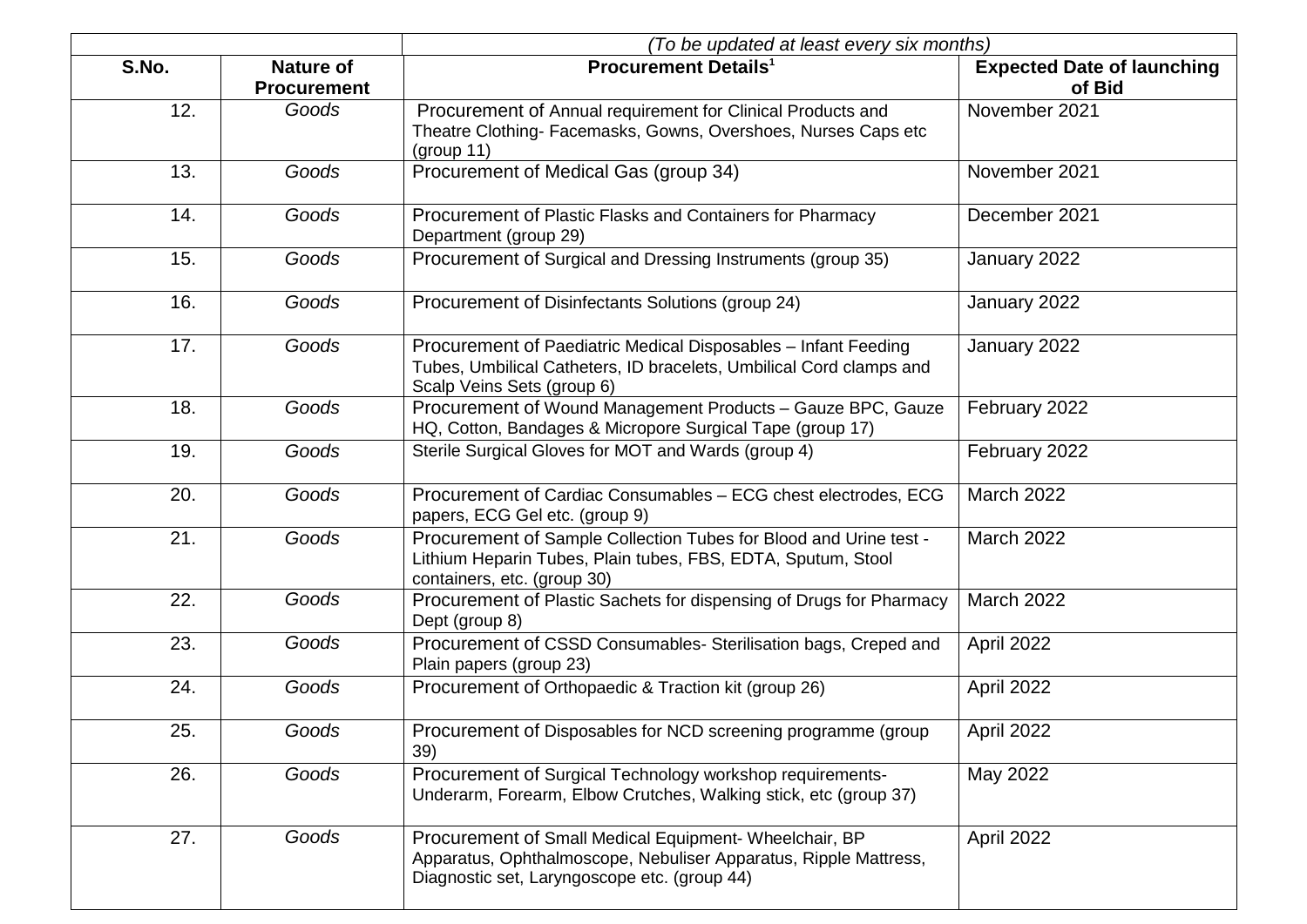|       |                                        | (To be updated at least every six months)                 |                                             |
|-------|----------------------------------------|-----------------------------------------------------------|---------------------------------------------|
| S.No. | <b>Nature of</b><br><b>Procurement</b> | <b>Procurement Details<sup>1</sup></b>                    | <b>Expected Date of launching</b><br>of Bid |
| 28.   | Goods                                  | <b>Procurement of Infant Milk</b>                         | October 2021                                |
| 29.   | Goods                                  | Procurement of Oranges, Apples and Others                 | October 2021                                |
| 30.   | Goods                                  | <b>Procurement of Vegetables</b>                          | October 2021                                |
| 31.   | Goods                                  | <b>Procurement of Foodstuffs</b>                          | October 2021                                |
| 32.   | Goods                                  | <b>Procurement of Petty Stores</b>                        | October 2021                                |
| 33.   | Goods                                  | Procurement of Frozen Chicken Breast and Thigh            | October 2021                                |
| 34.   | Goods                                  | Procurement of Margarine (Low salt)                       | January 2022                                |
| 35.   | Goods                                  | <b>Procurement of Basmati Rice</b>                        | October 2021                                |
| 36.   | Goods                                  | <b>Procurement of Tea</b>                                 | October 2021                                |
| 37.   | Goods                                  | Procurement of Yogurt Plain Sugar Free, Yogurt Fruit      | October 2021                                |
|       |                                        | Unsweetened, Yoghurt Fruit                                |                                             |
| 38.   | <b>Services</b>                        | Procurement of Cleaning of Toilet Blocks, Premises Toilet | December 2021                               |
|       |                                        | <b>Bathroom and Sluices</b>                               |                                             |
| 39.   | Goods                                  | Procurement of Edible Oil                                 | January 2022                                |
| 40.   | Goods                                  | <b>Procurement of Diapers</b>                             | October 2021                                |
| 41.   | Goods                                  | Procurement of Chicken Eggs                               | October 2021                                |
| 42.   | <b>Goods</b>                           | Procurement of Photocopy Paper A4                         | October 2021                                |
| 43.   | Goods                                  | Procurement of Clothing and Bedding Items                 | February 2022                               |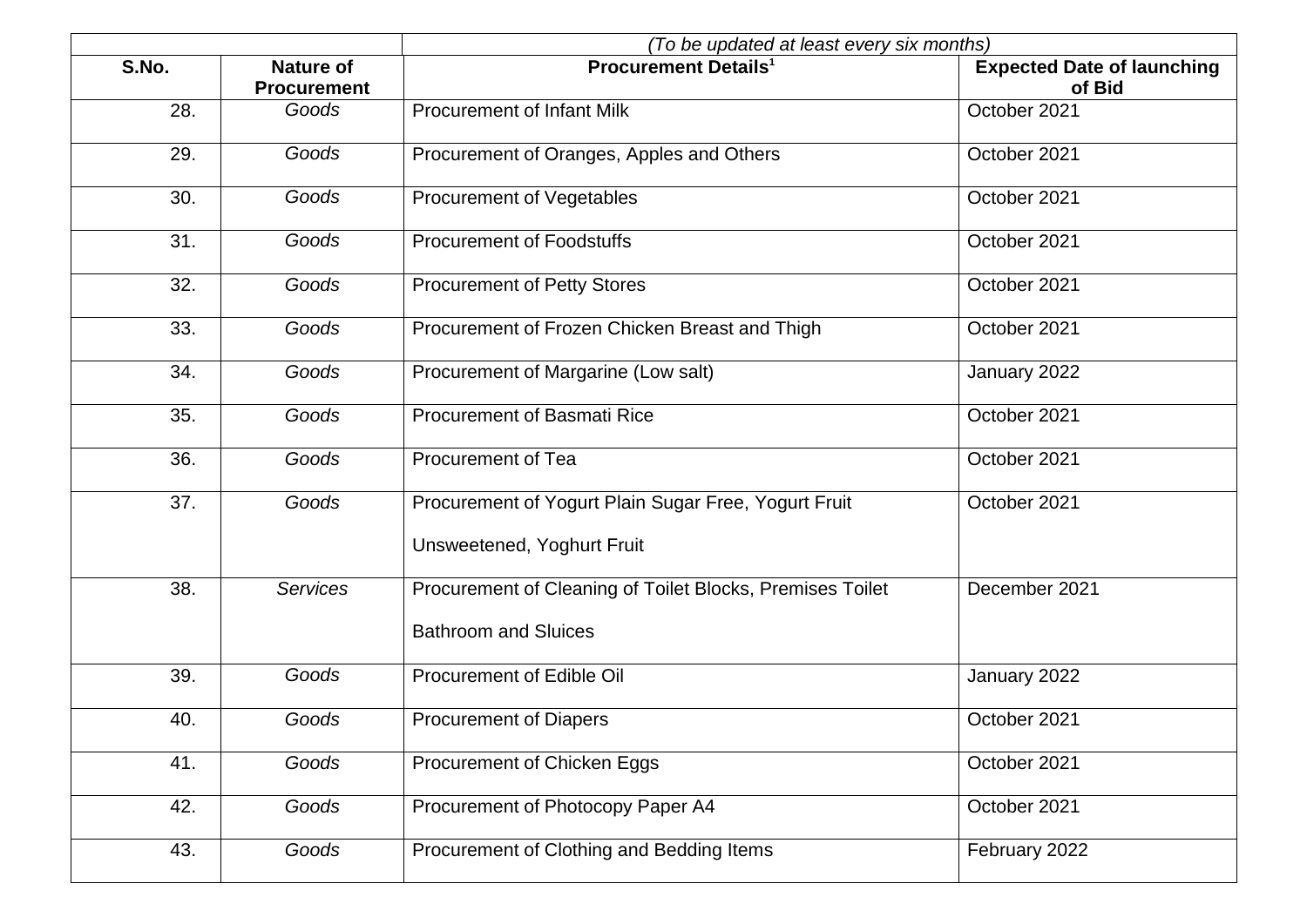|       |                                        | (To be updated at least every six months)                                          |                                             |
|-------|----------------------------------------|------------------------------------------------------------------------------------|---------------------------------------------|
| S.No. | <b>Nature of</b><br><b>Procurement</b> | <b>Procurement Details<sup>1</sup></b>                                             | <b>Expected Date of launching</b><br>of Bid |
| 44.   | Goods                                  | Procurement of Frozen Headless White Fish and Frozen Sliced White                  | <b>March 2022</b>                           |
|       |                                        | <b>Tuna Fish</b>                                                                   |                                             |
| 45.   | Goods                                  | Procurement of Procurement of ARV, Anti-Malarial & Anti-TB                         | October 2021                                |
| 46.   | Goods                                  | Procurement of Erythropoietins injections                                          | October 2021                                |
| 47.   | Goods                                  | <b>Procurement of Oral Paediatric Formulations</b>                                 | October 2021                                |
| 48.   | Goods                                  | Procurement of Anaesthetic products                                                | October 2021                                |
| 49.   | Goods                                  | Procurement of Immunoglobulins and Vaccines for Travellers                         | October 2021                                |
| 50.   | Goods                                  | Procurement of Vaccines for Immunization Programme                                 | October 2021                                |
| 51.   | Goods                                  | Procurement of Central Nervous System drugs                                        | October 2021                                |
| 52.   | Goods                                  | Procurement of Anti - Epileptic Drugs                                              | October 2021                                |
| 53.   | Goods                                  | Procurement of Ophthalmology Consumables                                           | October 2021                                |
| 54.   | Goods                                  | Procurement of consumables for Neonatal Intensive Care Unit                        | October 2021                                |
| 55.   | Goods                                  | Procurement of Consumables Cardiac for Dr A. G. Jeetoo Hospital                    | October 2021                                |
| 56.   | Goods                                  | Procurement of Consumables Cardiac for Victoria Hospital Candos                    | October 2021                                |
| 57.   | Goods                                  | Procurement of Annual Requirements for Medical Disposables<br>for Vascular surgery | October 2021                                |
| 58.   | Goods                                  | Procurement of Biotechnological Products (Insulin)                                 | October 2021                                |
| 59.   | Goods                                  | Procurement of Biotechnological Products (Insulin Analogues)                       | October 2021                                |
| 60.   | Goods                                  | Procurement of Anti-Infective Drugs (Injectables)                                  | October 2021                                |
| 61.   | Goods                                  | Procurement of Anti-Infective Drugs(oral) + Beta-Lactams                           | October 2021                                |
| 62.   | Goods                                  | Procurement of Cytotoxic drugs                                                     | October 2021                                |
| 63.   | Goods                                  | Procurement of drugs for Cardiovascular System (Oral)                              | October 2021                                |
| 64.   | Goods                                  | Procurement of drugs for Blood clotting factors                                    | October 2021                                |
| 65.   | Goods                                  | Procurement of drugs for Cardiovascular System (Injectables)                       | October 2021                                |
| 66.   | Goods                                  | Procurement of drugs for Cardiovascular System (Anti-Hypertensive)                 | October 2021                                |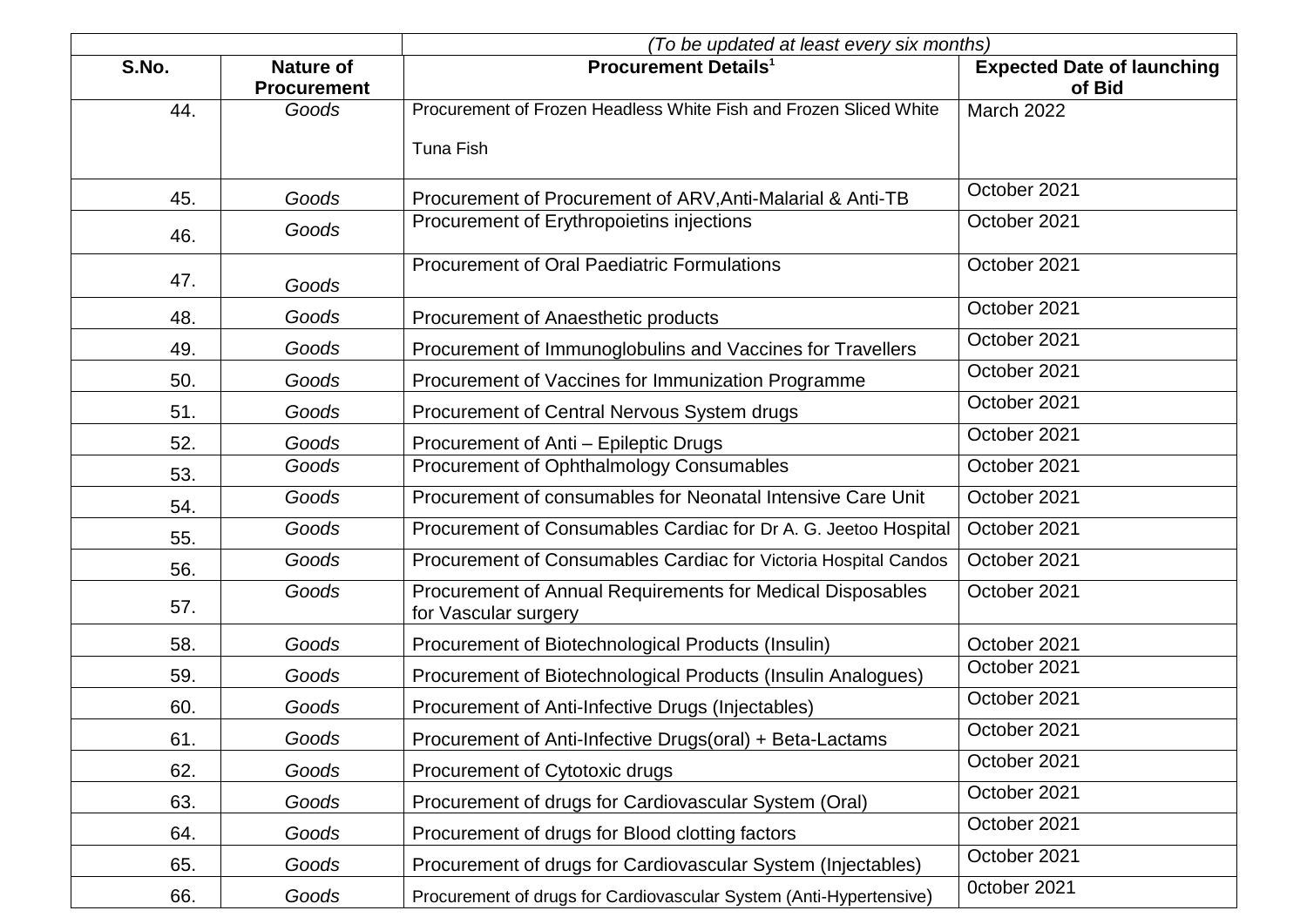|       |                                        | (To be updated at least every six months)                                                                                       |                                             |
|-------|----------------------------------------|---------------------------------------------------------------------------------------------------------------------------------|---------------------------------------------|
| S.No. | <b>Nature of</b><br><b>Procurement</b> | <b>Procurement Details<sup>1</sup></b>                                                                                          | <b>Expected Date of launching</b><br>of Bid |
| 67.   | Goods                                  | Procurement of drugs for Cardiovascular System Anti-coagulant<br>and Ace inhibitors                                             | October 2021                                |
| 68.   | Goods                                  | Procurement of Drugs used for Ear, nose and Oropharynx                                                                          | October 2021                                |
| 69.   | Goods                                  | Procurement of Dermatological products                                                                                          | October 2021                                |
| 70.   | Goods                                  | Procurement of Drugs for renal system                                                                                           | October 2021                                |
| 71.   | Goods                                  | Procurement of drugs for Renal dialysis                                                                                         | October 2021                                |
| 72.   | Goods                                  | <b>Procurement of Critical drugs</b>                                                                                            | October 2021                                |
| 73.   | Goods                                  | Procurement of drugs for ICU Neonatal                                                                                           | October 2021                                |
| 74.   | Goods                                  | Procurement of Drugs for Respiratory system                                                                                     | October 2021                                |
| 75.   | Goods                                  | Procurement of drugs for Musculoskeletal and joint disease                                                                      | October 2021                                |
| 76.   | Goods                                  | Procurement of drugs for Ophthalmology General                                                                                  | October 2021                                |
| 77.   | Goods                                  | Procurement of drugs for Ophthalmology critical                                                                                 | October 2021                                |
| 78.   | Goods                                  | Procurement of drugs used in anaemia, blood disorders and<br>miscellaneous                                                      | October 2021                                |
| 79.   | Goods                                  | Procurement of Annual Requirements for Medical disposables<br>for ENT hospital                                                  | October 2021                                |
| 80.   | Goods                                  | Procurement of Reagents and Consumables for Biochemistry 1<br><b>Central Health Laboratory</b>                                  | October 2021                                |
| 81.   | Goods                                  | Procurement of Reagents and Consumables for Biochemistry 2<br><b>Central Health Laboratory</b>                                  | October 2021                                |
| 82.   | Goods                                  | Procurement of Reagents and Consumables for National Blood<br><b>Transfusion Service Routine</b>                                | October 2021                                |
| 83.   | Goods                                  | Procurement of Reagents and Consumables for National Blood<br><b>Transfusion Service TTI &amp;NAT Central Health Laboratory</b> | October 2021                                |
| 84.   | Goods                                  | Procurement of Reagents and Consumables for Haematology -<br>Routine Central Health Laboratory                                  | October 2021                                |
| 85.   | Goods                                  | Procurement of Reagents and Consumables for Haematology -<br>Special Central Health Laboratory                                  | October 2021                                |
| 86.   | Goods                                  | Procurement of Reagents and Consumables for Bacteriology                                                                        | October 2021                                |